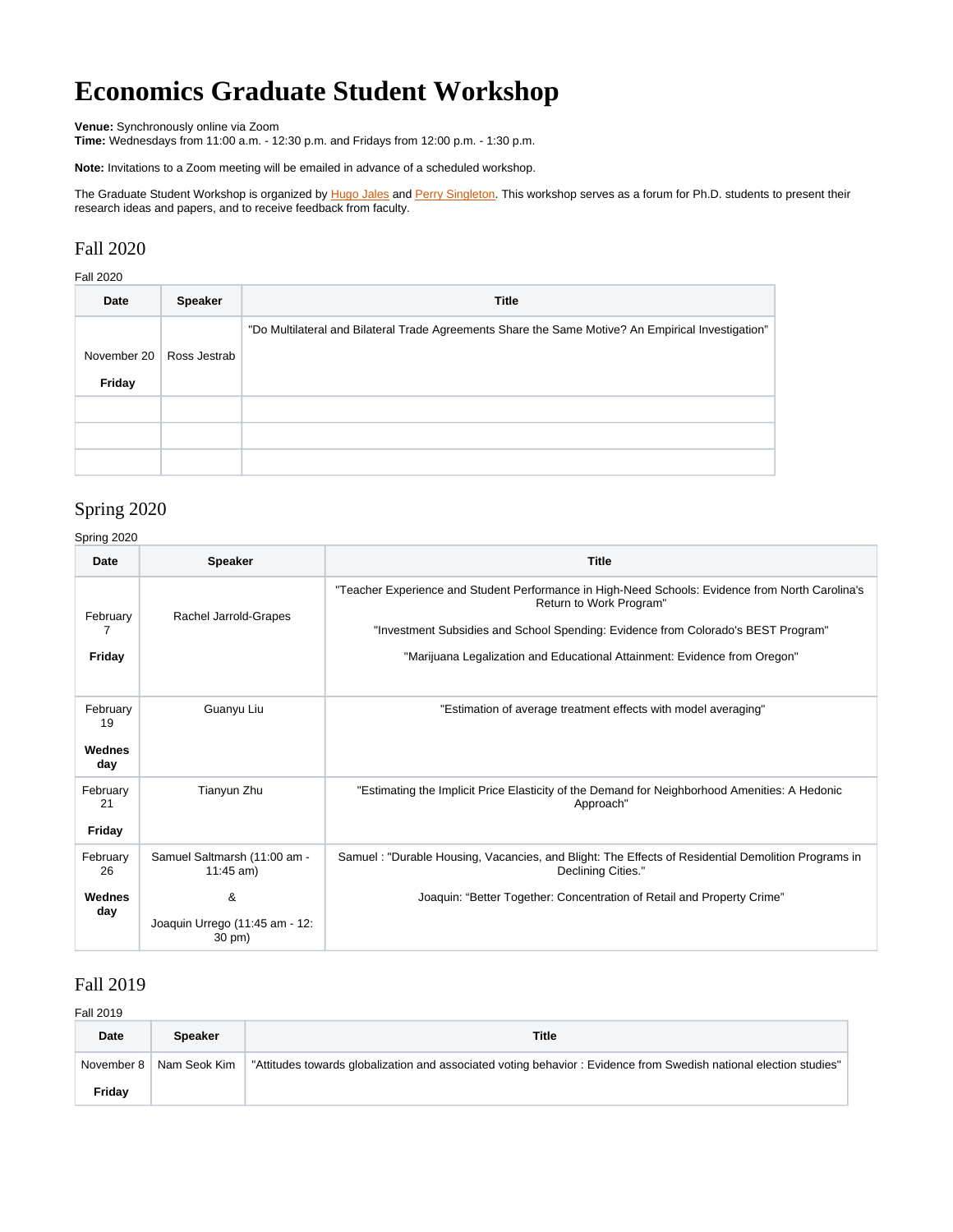## Spring 2019

### Spring 2019

| Date          | <b>Speaker</b>                             | Title                                                                                                                     |
|---------------|--------------------------------------------|---------------------------------------------------------------------------------------------------------------------------|
| April 19      | Tianyun Zhu                                | "The Change of Sorting Equilibrium for Job Access over Time: Evidence from Buffalo MSA"                                   |
| Friday        |                                            |                                                                                                                           |
| May 1         | Yinhan Zhang (11:00 am - 11:45             | Yinhan Zhang - "The effect of outward FDI on export quality upgrade: firm-level evidence from China"                      |
| Wednesd<br>аy | am)<br>&                                   | Stephanie Coffey - "Towering intellects? Sizing up the relationship between height and achievement<br>among NYC students" |
|               | Stephanie Coffey (11:45 am - 12:<br>30 pm) |                                                                                                                           |

# Fall 2018

#### Fall 2018

| Date        | <b>Speaker</b>                    | <b>Title</b>                                                                                   |
|-------------|-----------------------------------|------------------------------------------------------------------------------------------------|
| October 3   | Judith Liu                        | "The Long-Term Impact of Work-Hour Regulations on Physician Labor Supply"                      |
| Wednesday   |                                   |                                                                                                |
| October 31  | Krieg Tidemann                    | "Minimum Wages, Spatial Equilibrium, and Housing Rents"                                        |
| Wednesday   |                                   |                                                                                                |
| November 2  | Dahae Choo, Guanyu Liu, & Yi Yang | Yi Yang: "Mode of Technical Inefficiency in Parametric Stochastic Frontier Model"              |
| Friday      |                                   | Dahae Choo: "The cash transfer and fertility decision in South Korea"                          |
|             |                                   | Guanyu Liu: "Evaluating the economic impact of conflict: A counterfactual analysis of Ukraine" |
| November 28 | Yanmin Yang                       | "Innovation in a Networked World: Inventor Team, Social Network and Patent Impact"             |
| Wednesday   |                                   |                                                                                                |
| December 5  | Jun Cai                           | "Identification and Estimation of a Nonparametric Panel Stochastic Frontier Model"             |
| Wednesday   |                                   |                                                                                                |

# Spring 2018

#### Spring 2018

| Date                                | <b>Speaker</b>   | <b>Title</b>                                                                             |
|-------------------------------------|------------------|------------------------------------------------------------------------------------------|
| March 21                            | Huong Tran       | "The effects of social networks on starting wage"                                        |
| April 12<br>Thursday 2:00-3:30 p.m. | Jonathan Presler | "Social interactions in NYC elementary schools using reference group intersectionality"  |
| April 13                            | Seokchae Hwang   | "Estimation of Treatment Effects using Korean Administrative Data"                       |
| April 25                            | Yanmin Yang      | "Innovation in a Networked World: Inventor Team, Social Networks and Quality of Patents" |
| April 27                            | Hoang Pham       | "Endogenous Foreign Investment and Dynamics of Firm Productivity: Evidence in China"     |
| May 2                               | Krieg Tidemann   | "Minimum Wages, Spatial Equilibrium, and Housing Rents"                                  |